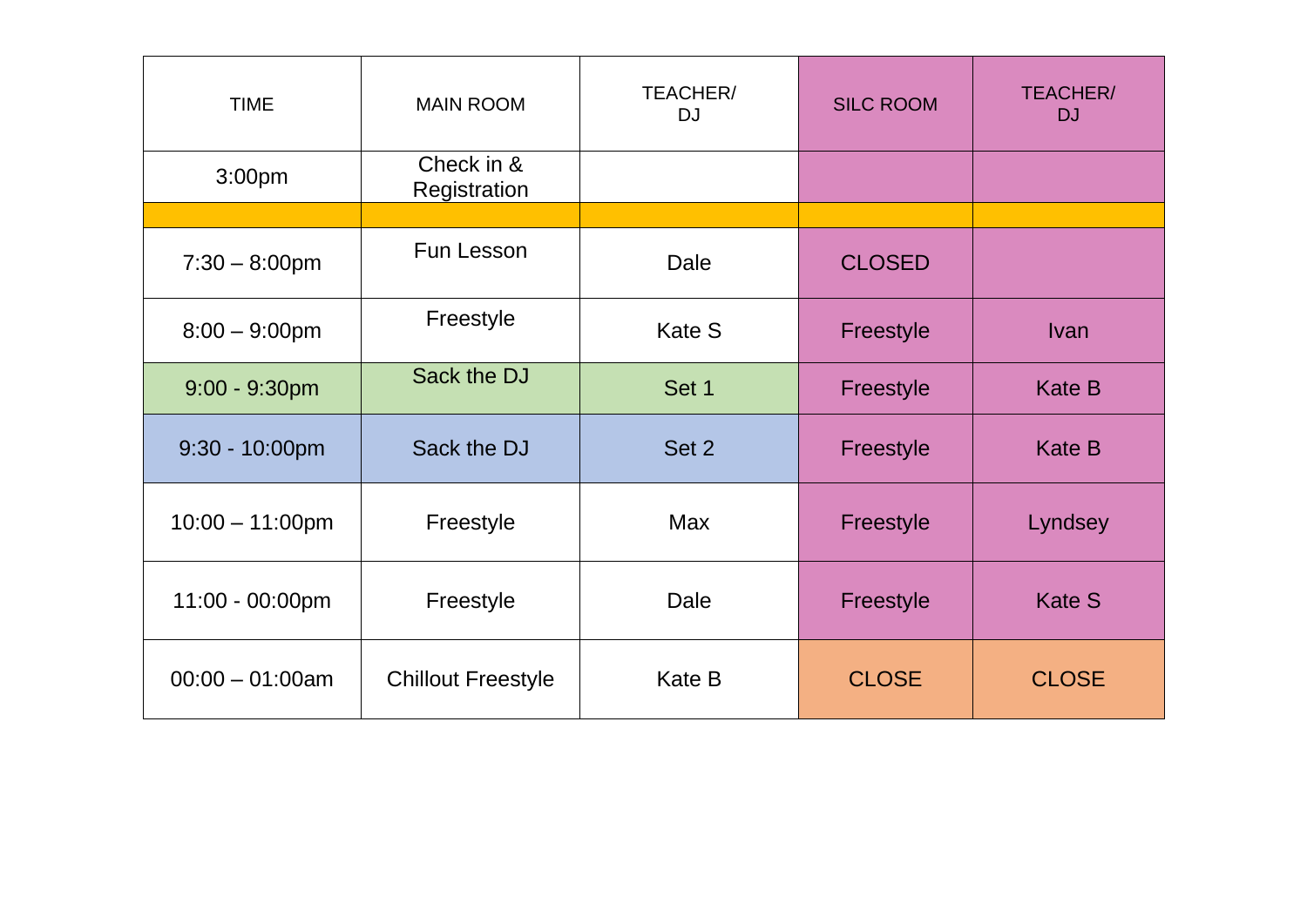| <b>Saturday</b> |                            |                |               |                                                  |             |              |
|-----------------|----------------------------|----------------|---------------|--------------------------------------------------|-------------|--------------|
|                 |                            |                |               |                                                  |             | <b>Blues</b> |
| <b>Time</b>     | Info                       | <b>Teacher</b> | Level         | <b>Description</b>                               | Room        | Room         |
| 0745 - 0945     | <b>Breakfast</b>           |                |               |                                                  |             |              |
|                 |                            |                |               |                                                  |             |              |
| 1000 - 1100     | <b>SILC</b> Introduction   | Kate & Ivan    | All           | Introduction to smooth moves                     | <b>SILC</b> | F            |
| 1000 - 1100     | Ceroc Two Step<br>(Pt 1)   | Debbie         | Int           | Brand new style to bring out your inner Strictly | Main        | $\mathsf{R}$ |
| 1115 - 1215     | Rock 'n' Roll              | Lyndsey        | All           | Classic Rock and Roll to get you in the swing    | <b>SILC</b> | Е            |
| 1115 - 1215     | <b>Dripping in Finesse</b> | Max & Chrissy  | $Int+$        | <b>Fresh Styling Options</b>                     | Main        | Ε            |
| 1230 - 130      | <b>LUNCH</b>               |                |               |                                                  |             | S            |
| $1.30 - 2.30$   | <b>SILC Improver</b>       | Kate & Ivan    | Int+/Adv      | SILC moves stepped up a level                    | <b>SILC</b> | $\mathsf T$  |
| $1.30 - 2.30$   | <b>Bachata</b>             | Dale           | All           | A taste of Latin American rhythm                 | Main        | Y            |
|                 |                            |                |               |                                                  |             |              |
| $2.45 - 3.45$   | The One'                   | Max & Chrissy  | Int           | Time to style and smooth musicality              | <b>SILC</b> |              |
| $2.45 - 3.45$   | Double Trouble             | Lyndsey        | $Int +$       | One lead - Two Follows - Twice the trouble!      | Main        | E            |
| $4.00 - 5.00$   | <b>Time to Think</b>       | Kate & Ivan    | Beg+/Int      | Moves to give you time to think                  | <b>SILC</b> |              |
| $4.00 - 5.00$   | Ceroc Two Step<br>(Pt 2)   | Debbie         | Int           | Continued from Part 1 - Inner Strictly continued | Main        |              |
|                 |                            |                | <b>CLOSED</b> |                                                  |             |              |
| 6pm             | <b>DINNER</b>              |                |               |                                                  |             |              |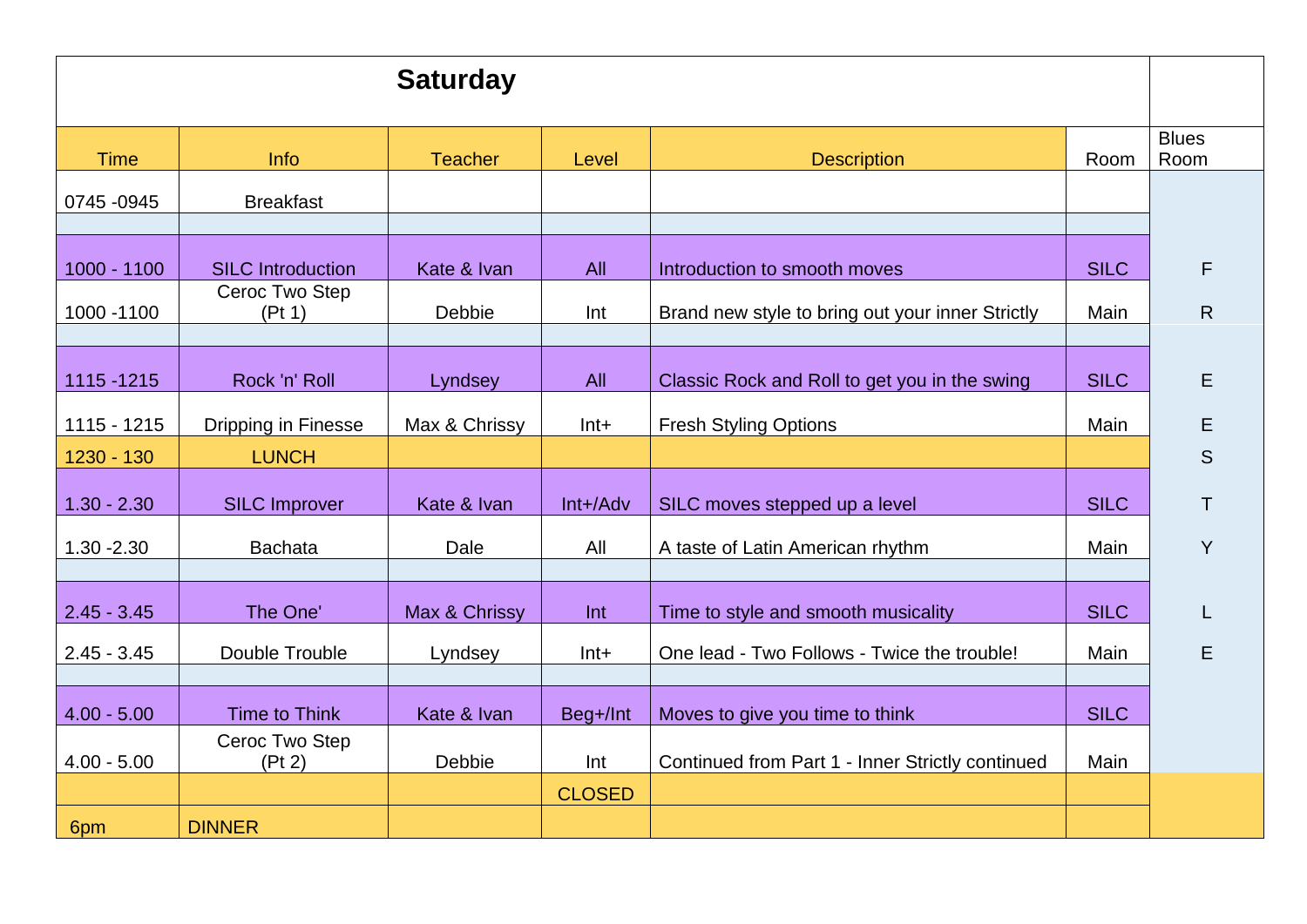|                 | <b>MAIN ROOM</b>           | <b>DJ</b>     | <b>SILC</b><br><b>ROOM</b> | <b>DJ</b>     | <b>BLUES ROOM</b> | <b>DJ</b>     |
|-----------------|----------------------------|---------------|----------------------------|---------------|-------------------|---------------|
| $8.00 - 9.00$   | Freestyle                  | Kate B        | Freestyle                  | <b>Ivan</b>   | Freestyle         | Lyndsey       |
| $9.00 - 9.10$   | <b>DWAS Line up</b>        |               | Freestyle                  | <b>Ivan</b>   | Freestyle         | <b>Max</b>    |
| $9.10 - 9.15$   | <b>DWAS Heat 1</b>         | Kate S        | Freestyle                  | <b>Ivan</b>   | Freestyle         | <b>Max</b>    |
| $9.15 - 9.20$   | <b>DWAS Heat 2</b>         | Kate S        | Freestyle                  | <b>Ivan</b>   | Freestyle         | <b>Max</b>    |
| $9.30 - 10.30$  | Freestyle                  | Dale          | Freestyle                  | <b>Kate B</b> | Freestyle         | <b>Debbie</b> |
| $10.30 - 10.45$ | <b>DWAS Final</b>          | <b>Kate S</b> | Freestyle                  | <b>Max</b>    | Freestyle         | <b>Debbie</b> |
| $10.45 - 11.15$ | Freestyle                  | Lyndsey       | Freestyle                  | <b>Dale</b>   | Freestyle         | <b>Kate B</b> |
| $11.15 - 00.00$ | Freestyle                  | <b>Ivan</b>   | Freestyle                  | <b>Debbie</b> | Freestyle         | <b>Kate B</b> |
| $00:00 - 00:15$ | <b>DWAS Results</b>        |               | <b>CLOSE</b>               | <b>CLOSE</b>  |                   | <b>CLOSE</b>  |
| $00:15 - 00:45$ | <b>Chill out Freestyle</b> | <b>Max</b>    |                            |               |                   |               |
| $00:45 - 01:15$ | <b>Chillout Freestyle</b>  | Dale          |                            |               |                   |               |
| $01:15 - 01:30$ | <b>Chillout Freestyle</b>  | Lyndsey       |                            |               |                   |               |
| $01:30 - 01:35$ | <b>Survivors Photo</b>     |               |                            |               |                   |               |
| $01:35 - 02:00$ | <b>Chillout Freestyle</b>  | Kate S        |                            |               |                   |               |